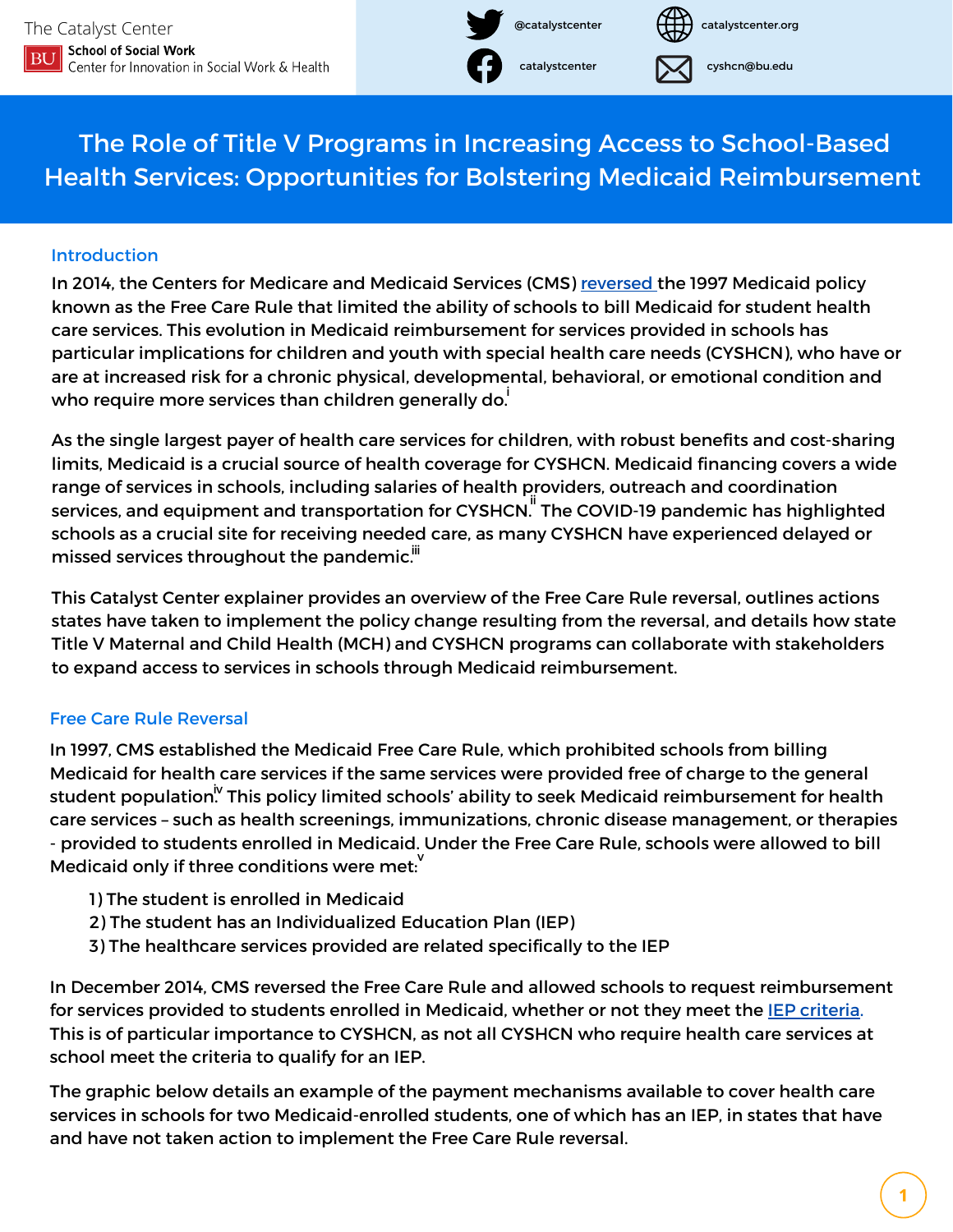

Special Thanks to Georgia Mueller, Crystal Bell, and Missouri Family to Family for developing the case scenarios above.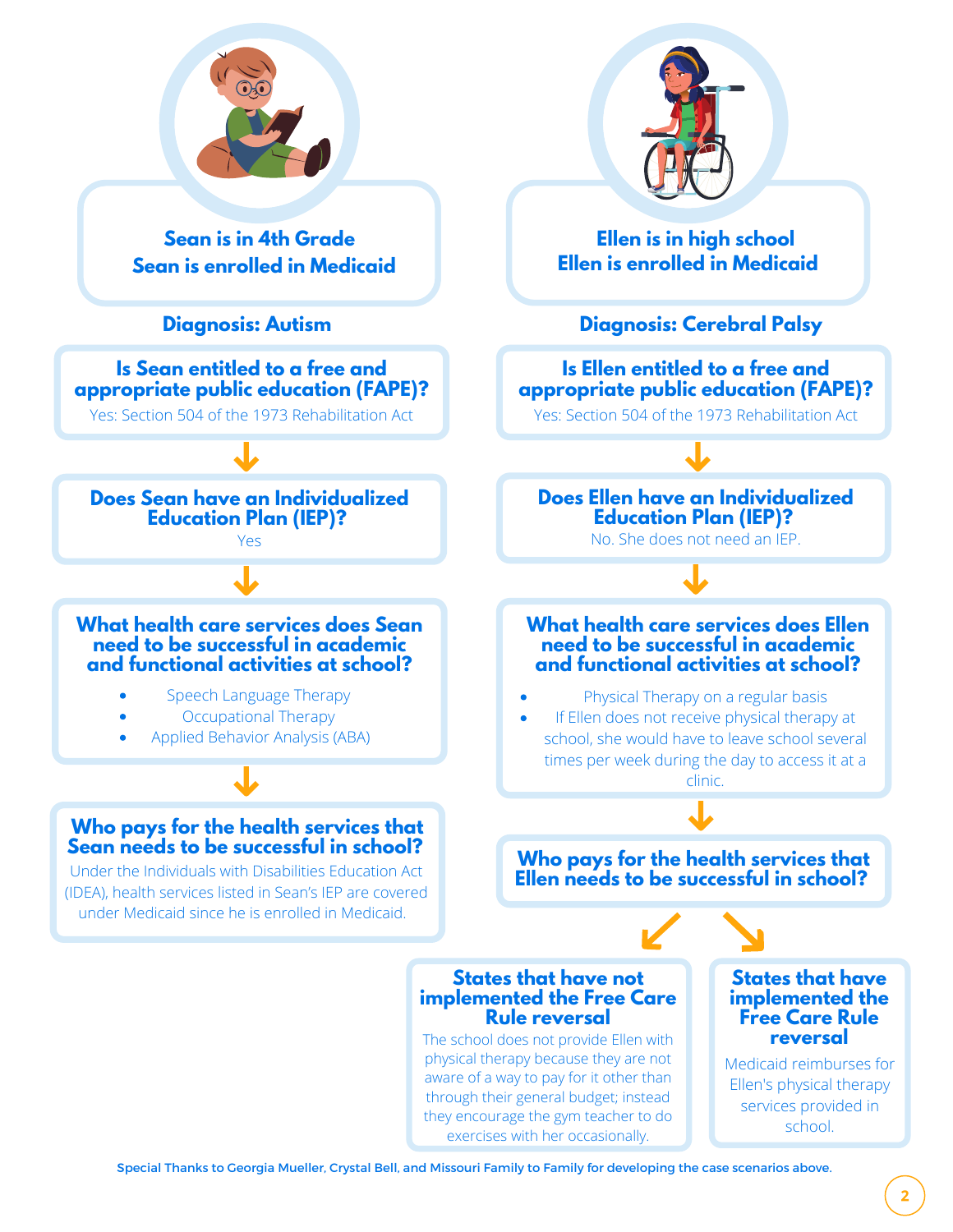#### Overview of State Actions to Implement the Free Care Rule Reversal

As a result of the Free Care Rule Reversal, states can now seek Medicaid reimbursement for services provided to all Medicaid-enrolled students, provided they meet certain conditions, including: 1) the services are covered by the Medicaid program (including services covered under the EPSDT benefit), 2) the services are administered by a provider that is recognized by the Medicaid program (Medicaid-qualified provider), 3) the state has billing mechanisms in place to capture Medicaid reimbursement for services provided in schools.<sup>vi</sup> Reimbursement mechanisms vary from state to state; for the purposes of this brief, references to 'schools' receiving reimbursement are shorthand for school districts, local education entities, or other entities responsible for seeking Medicaid reimbursement for school-based services.

States must choose to take action in order to access Medicaid reimbursement for school health services under the Free Care Rule reversal. Some states had codified the older policy into state law and will need to update their Medicaid plans into alignment with current federal policy.<sup>vii</sup> Implementing this policy change may require submitting a state plan [amendment](https://ciswh.org/projects/the-catalyst-center/glossary/#S) to expand Medicaid coverage for student health services or passing legislation to reverse free care exclusions, depending on state law.<sup>viii</sup>

Since the 2014 reversal of the Free Care Rule, 17 states have expanded Medicaid reimbursement for school-based health services.<sup>ix</sup> As of April 2022, 12 states expanded school Medicaid through a state plan amendment (SPA). New Hampshire passed legislation in May 2017 to expand its school Medicaid program to include services delivered to all Medicaid-enrolled students. Other states were able to expand Medicaid reimbursement in schools without a state plan amendment or legislation.

Six states are currently in the process of expanding Medicaid reimbursement in schools. New Mexico, Illinois, Oregon, and Virginia submitted state plan amendments that are pending approval from CMS. Indiana and Utah passed legislation requiring their state Medicaid agencies to submit a SPA to expand the school Medicaid program. Appendix A lists the status of all 50 states regarding the expansion of Medicaid reimbursement of school-based health services as of April 2022.

#### Potential Impacts of Expanding Medicaid Reimbursement in Schools

Expanding Medicaid reimbursement for more students, as well broadening the types of services covered in schools, could bring more federal revenue to states and school districts. Given that most states already provide some services to Medicaid-enrolled students without an IEP, and pay for them using state education funds, increased federal reimbursement can supplement limited education dollars and ultimately help states expand the staffing needed to provide health services to students.<sup>xii</sup>

For example, in the three years after Louisiana changed their state plan to allow school districts to bill for school-based nursing services delivered to all Medicaid-enrolled students, school-based Medicaid revenue tripled, and the number of school nurses increased statewide. In another example, prior to submitting the state plan amendment in Colorado in 2019, nurses were spending 18 percent of their time on services for Medicaid-enrolled students without IEPs. Allowing these providers to bill for the services they already provide to students without IEPs could bring in substantial federal funding to the state.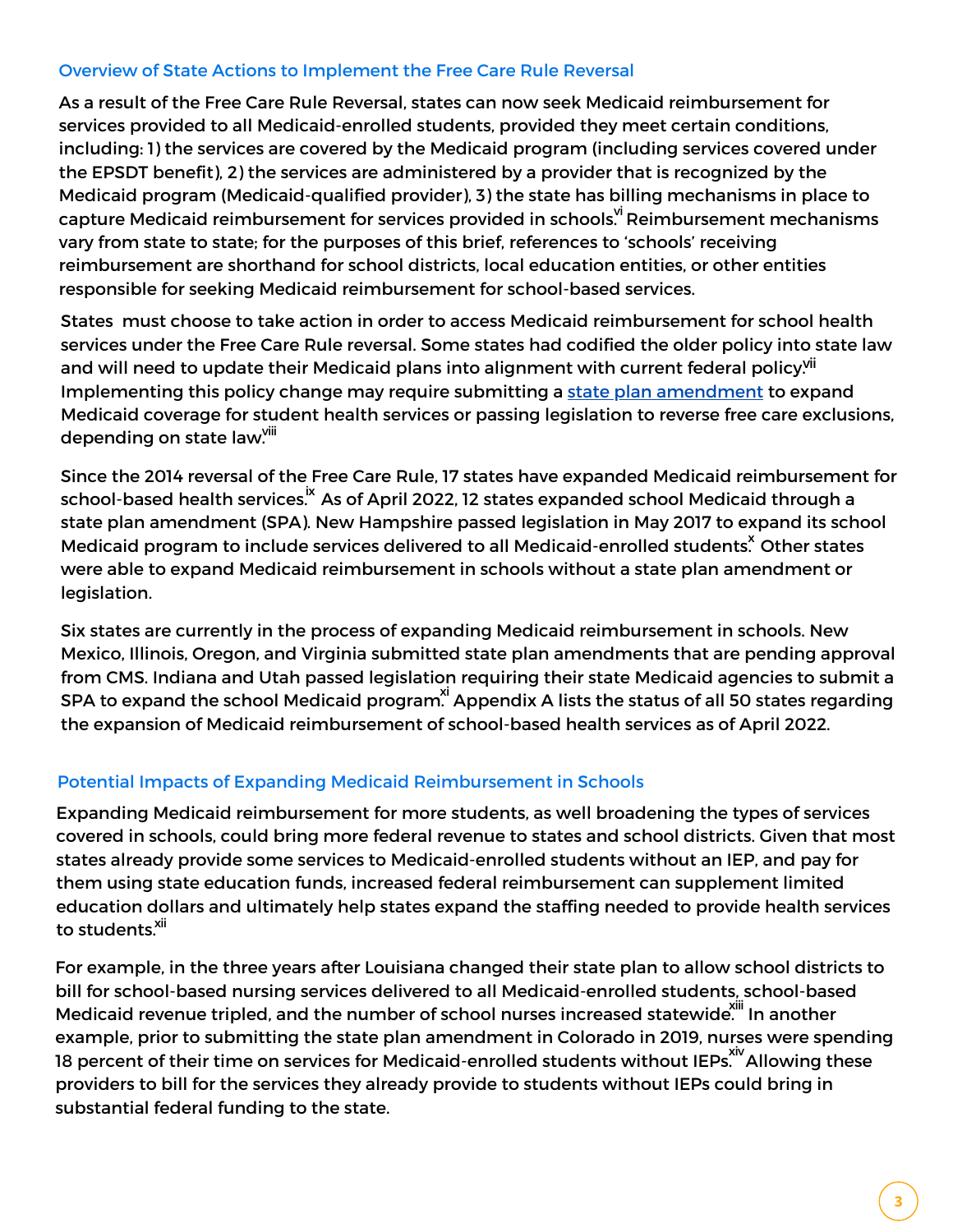### Considerations for Title V Programs

Title V programs are uniquely positioned to support population-health interventions like the expansion of Medicaid reimbursement in schools due to their long-standing partnerships with family leaders and community-based organizations and statutory requirement to collaborate with Medicaid. State Title V programs may consider some of the following strategies:



Leverage relationships with community-based organizations and other stakeholder groups to engage stakeholders across all sectors who are impacted by Medicaid in schools. This could include, but are not limited to:

- State School Superintendents Organizations
- State Chapters of the American Academy of Pediatrics
- Family-to-Family Health Information Centers
- Parent Training and Information Centers
- Local Special Education Parent-Teacher Associations



Leverage subject matter expertise to demonstrate the potential impact of expansion of Medicaid reimbursement in schools to state Medicaid programs. This could include a state-specific analysis of the financial impact of expanding Medicaid in schools. For example, prior to submitting a state plan amendment to expand reimbursement in schools, the Colorado Department of Education and Colorado Department of Health Care Policy and Financing conducted a pilot [study](https://healthyschoolscampaign.org/dev/wp-content/uploads/2020/08/Colorado-RMTS-Case-Study-August-2020-HSPF.pdf) to better understand the financial impacts of this policy decision.



Provide Information and education to families and schools about the policy opportunity to increase access to health care services in schools.



Capitalize on the Title V role as a convener to facilitate communications between Medicaid and school stakeholders. Use existing state priorities, such as telehealth, to deepen relationships with Medicaid and catalyze conversations about Medicaid reimbursement in schools. Discussions on updated billing mechanisms for school-based telehealth services could form the basis for further work to expand Medicaid reimbursement for school-based health services.



For states that have already expanded Medicaid reimbursement in schools:

- Utilize continuous needs assessment findings and relationships with families to identify opportunities to improve equity in access to school-based services.
- Leverage Title V's relationship with Medicaid [Managed](https://ciswh.org/resources/strengthening-title-v-mmc-collaborations/) Care (MMC) Organizations to advocate for coverage of school-based services in MMC plans.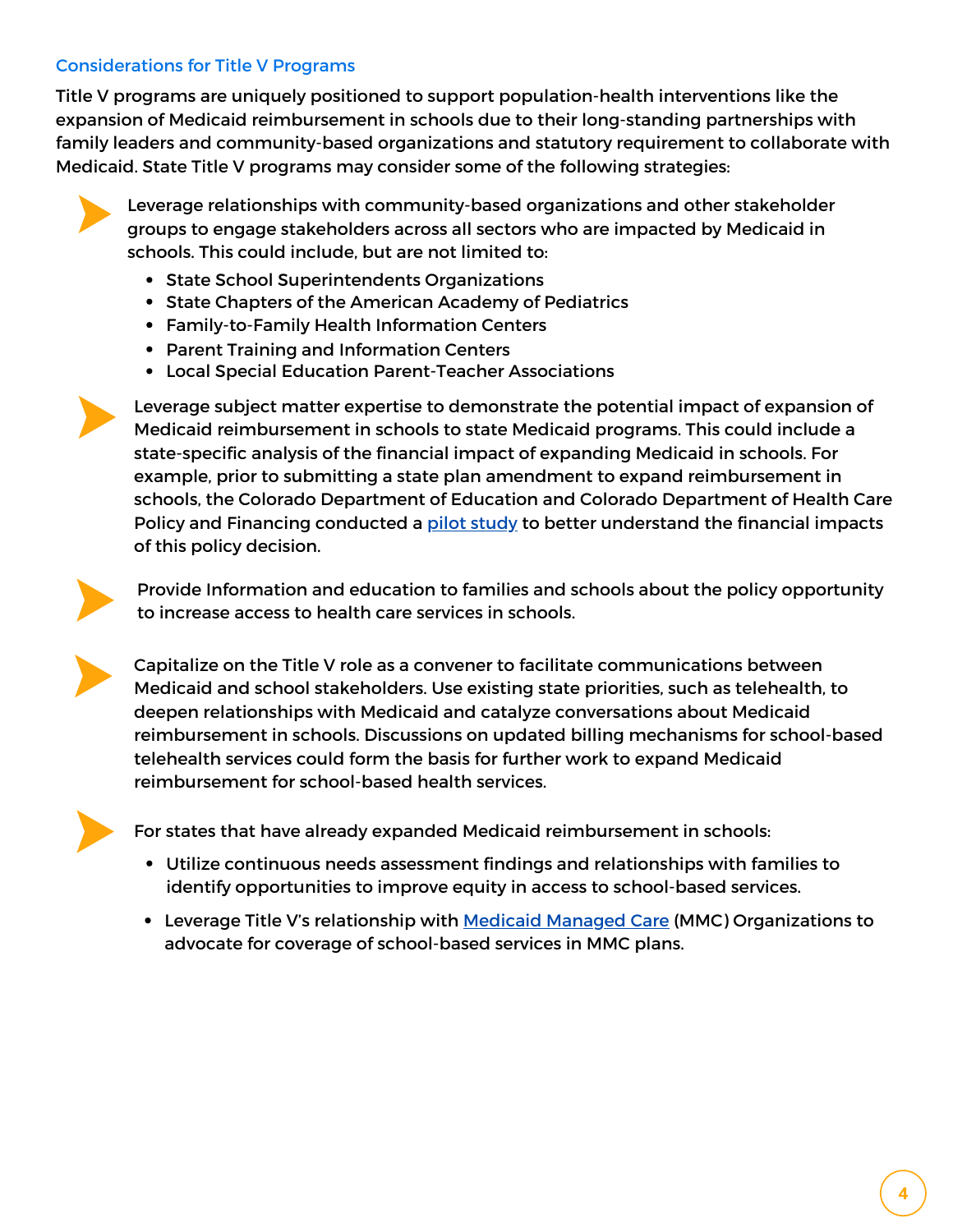# Appendix A

Information adapted from the Healthy Schools Campaign: <http://bit.ly/freecareupdate>. Updated April, 2022

| <b>State</b>                | <b>Has Taken Action</b> | In the Process of<br><b>Taking Action</b> | No Action to<br><b>Date</b> |
|-----------------------------|-------------------------|-------------------------------------------|-----------------------------|
| <b>Alabama</b>              |                         |                                           | $\boldsymbol{\mathsf{X}}$   |
| <b>Alaska</b>               |                         |                                           | $\boldsymbol{\mathsf{X}}$   |
| <b>Arizona</b>              | <b>SPA</b>              |                                           |                             |
| Arkansas*                   | <b>Other</b>            |                                           |                             |
| <b>California</b>           | <b>SPA</b>              |                                           |                             |
| Colorado                    | <b>SPA</b>              |                                           |                             |
| <b>Connecticut</b>          | <b>SPA</b>              |                                           |                             |
| <b>Delaware</b>             |                         |                                           | $\boldsymbol{\mathsf{x}}$   |
| <b>District of Colombia</b> |                         |                                           | $\boldsymbol{\mathsf{X}}$   |
| <b>Florida</b>              | <b>SPA</b>              |                                           |                             |
| Georgia**                   | <b>SPA</b>              |                                           |                             |
| <b>Hawaii</b>               |                         |                                           | $\boldsymbol{\mathsf{x}}$   |
| <b>Idaho</b>                |                         |                                           | $\boldsymbol{\mathsf{X}}$   |
| <b>Illinois</b>             |                         | $\boldsymbol{\mathsf{x}}$                 |                             |
| Indiana                     |                         | $\boldsymbol{\mathsf{X}}$                 |                             |
| lowa                        |                         |                                           | $\boldsymbol{\mathsf{x}}$   |
| <b>Kansas</b>               |                         |                                           | $\boldsymbol{\mathsf{X}}$   |
| Kentucky                    | <b>SPA</b>              |                                           |                             |
| Louisiana                   | <b>SPA</b>              |                                           |                             |
| <b>Maine</b>                |                         |                                           | $\boldsymbol{\mathsf{X}}$   |
| <b>Maryland</b>             |                         |                                           | $\boldsymbol{\mathsf{x}}$   |
| <b>Massachusetts</b>        | <b>SPA</b>              |                                           |                             |
| <b>Michigan</b>             | <b>SPA</b>              |                                           |                             |
| Minnesota                   | Other                   |                                           |                             |
| Mississippi                 |                         |                                           | $\boldsymbol{\mathsf{x}}$   |
| Missouri*                   | Other                   |                                           |                             |
| <b>Montana</b>              |                         |                                           | $\boldsymbol{\mathsf{x}}$   |
| <b>Nebraska</b>             |                         |                                           | $\boldsymbol{\mathsf{x}}$   |
| <b>Nevada</b>               | <b>SPA</b>              |                                           |                             |
| <b>New Hampshire</b>        | Legislation             |                                           |                             |
| <b>New Jersey</b>           |                         |                                           | $\boldsymbol{\mathsf{x}}$   |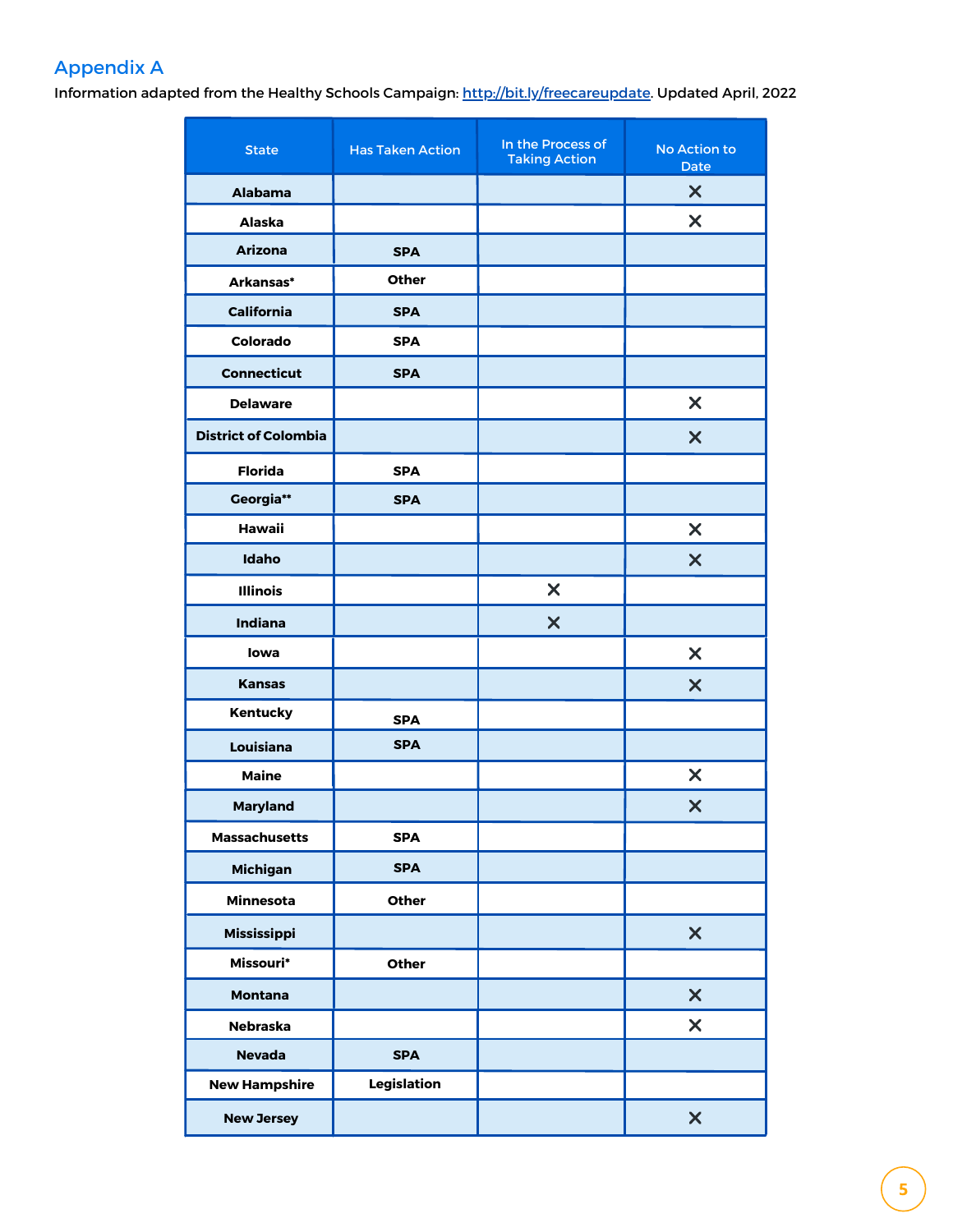| <b>State</b>          | <b>Has Taken Action</b> | In the Process of<br><b>Taking Action</b> | No Action to<br><b>Date</b> |
|-----------------------|-------------------------|-------------------------------------------|-----------------------------|
| <b>New Mexico</b>     |                         | $\boldsymbol{\mathsf{x}}$                 |                             |
| <b>New York</b>       |                         |                                           | $\boldsymbol{\mathsf{X}}$   |
| <b>North Carolina</b> | <b>SPA</b>              |                                           |                             |
| <b>North Dakota</b>   |                         |                                           | $\boldsymbol{\mathsf{x}}$   |
| Ohio                  |                         |                                           | $\boldsymbol{\mathsf{x}}$   |
| <b>Oklahoma</b>       |                         |                                           | $\boldsymbol{\mathsf{x}}$   |
| Oregon                |                         | $\boldsymbol{\mathsf{x}}$                 |                             |
| Pennsylvania          |                         |                                           | $\boldsymbol{\mathsf{x}}$   |
| <b>Rhode Island</b>   |                         |                                           | $\boldsymbol{\mathsf{X}}$   |
| <b>South Carolina</b> | Other                   |                                           |                             |
| <b>South Dakota</b>   |                         |                                           | $\boldsymbol{\mathsf{x}}$   |
| <b>Tennessee</b>      |                         |                                           | $\boldsymbol{\mathsf{X}}$   |
| <b>Texas</b>          |                         |                                           | $\boldsymbol{\mathsf{x}}$   |
| <b>Utah</b>           |                         | $\boldsymbol{\mathsf{X}}$                 |                             |
| <b>Vermont</b>        |                         |                                           | $\boldsymbol{\mathsf{x}}$   |
| <b>Virginia</b>       |                         | $\boldsymbol{\mathsf{x}}$                 |                             |
| Washington            |                         |                                           | $\boldsymbol{\mathsf{x}}$   |
| <b>West Virginia</b>  |                         |                                           | $\boldsymbol{\mathsf{x}}$   |
| <b>Wisconsin</b>      |                         |                                           | $\boldsymbol{\mathsf{X}}$   |
| Wyoming               |                         |                                           | $\boldsymbol{\mathsf{x}}$   |

\* Arkansas and Missouri are currently only covering behavioral health services outside of an IEP.

\*\* Georgia's SPA expanded coverage only to school nursing services outside of an IEP.